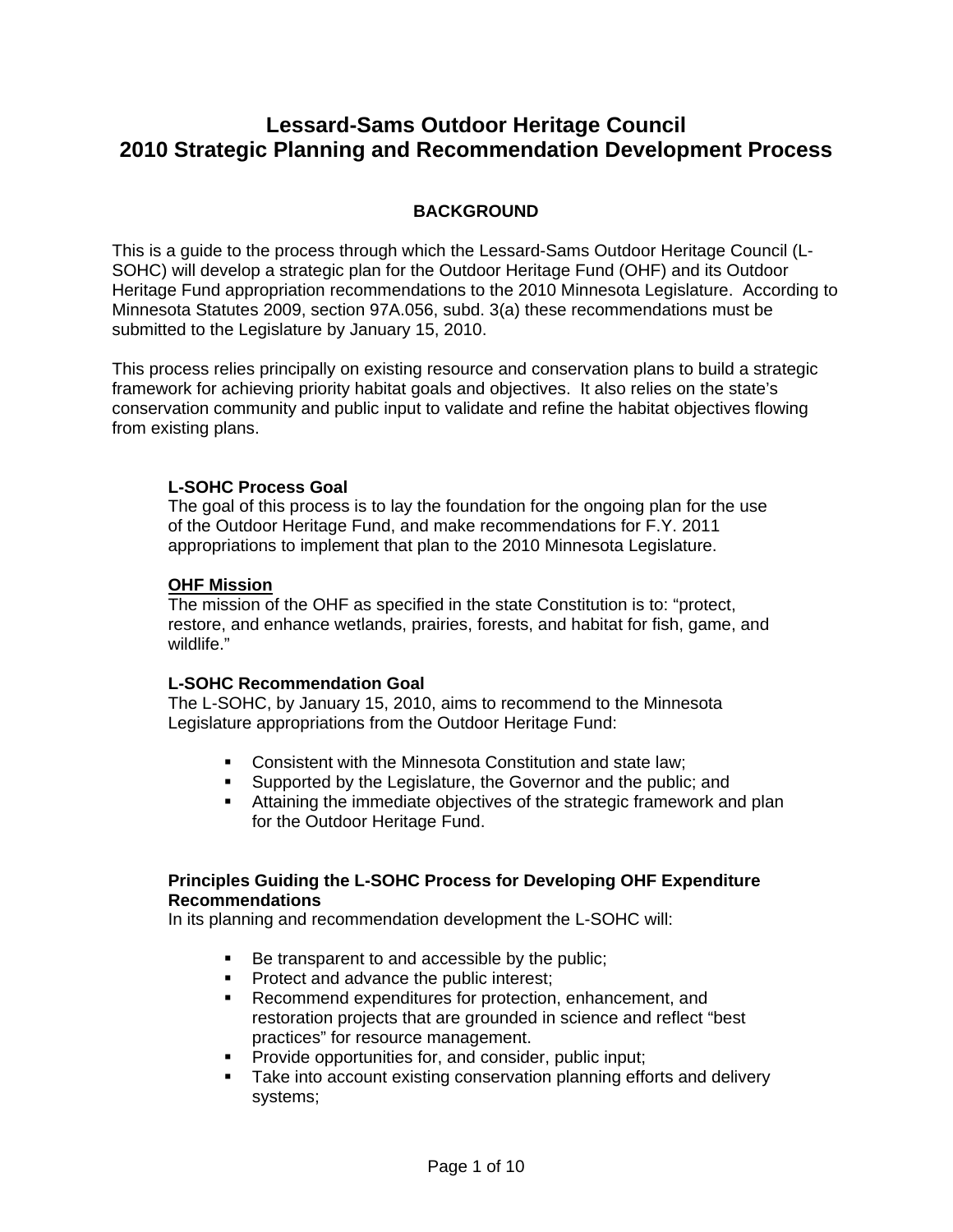- **Encourage efficient and effective conservation solutions;**
- Be understandable by the public; and
- Ensure conservation benefits are broadly distributed around the state, consistent with scientific principles and priorities identified in the state's species-, habitat-, and resource-specific plans as well as its statewide conservation plans.

### **EXISTING PLAN REVIEW AND INCORPORATION**

Minnesota Law informs the process for developing L-SOHC recommendations. By law, the L-SOHC must make recommendations that "… will achieve the outcomes of existing natural resource plans, including, but not limited to, the Minnesota Statewide Conservation Plan, that directly relate to the restoration, protection, and enhancement of wetlands, prairies, forests and habitat for fish, game and wildlife, and that prevent forest fragmentation, encourage forest consolidation, and expand restored native prairies." (M. S. 2009, section 97A.056, subd. 3(a))

Additionally, M. S. 2009, section 97A.056, subd. 3(h) instructs the Council to "…use the regions of the state based upon the ecological regions and subregions developed by the Department of Natural Resources and establish objectives for each region and subregion to achieve the purposes of the fund outlined in the state constitution."

This guidance needs to be considered in the context of two additional planning requirements facing the Council. M.L. 2009, Chapter 172, Article 5, Section 9 requires the legislative committees designated by the House and Senate leadership to, alongside the Council, develop a legislative guide stating the principles for the use and expected outcomes of all funds from the three-eighths – Legacy Amendment. This task needs to be completed by January15, 2010. Section 9 of the same law requires the same institutions to develop a 25-year strategic plan, by January 15 2011, to be updated every five years. Presumably, this plan is linked to the ten year plan and 25-year framework M.S. 2009, section 97A.056, subd. 3(h) requires the Council to develop. To accomplish all the planning requirements facing the Council the Council must use processes that serve more than one planning objective.

In developing its OHF expenditure recommendations to the 2009 Legislature, the Council reviewed all known Minnesota plans directly relating to the mission as described above. Among the statewide species-, habitat-, and resource-specific plans reviewed are:

- Minnesota Forest Planning
- **Minnesota Forests for the Future**
- **USFWS Wetland Plan**
- **USFWS Biological Planning**
- **Tomorrow's Habitat for the Wild and Rare**
- **Aquatic Management Area Plan**
- **Wildlife Management Area 50-Year Plan**
- **National Fish Habitat Plan**
- **Long Range Duck Recovery Plan**
- **-** Long Range Plan for the Ring-Neck Pheasant in Minnesota
- **EXEDENGE Range Plan for Wild Turkey in Minnesota**
- Managing Minnesota's Shallow Lakes for Wildlife and Waterfowl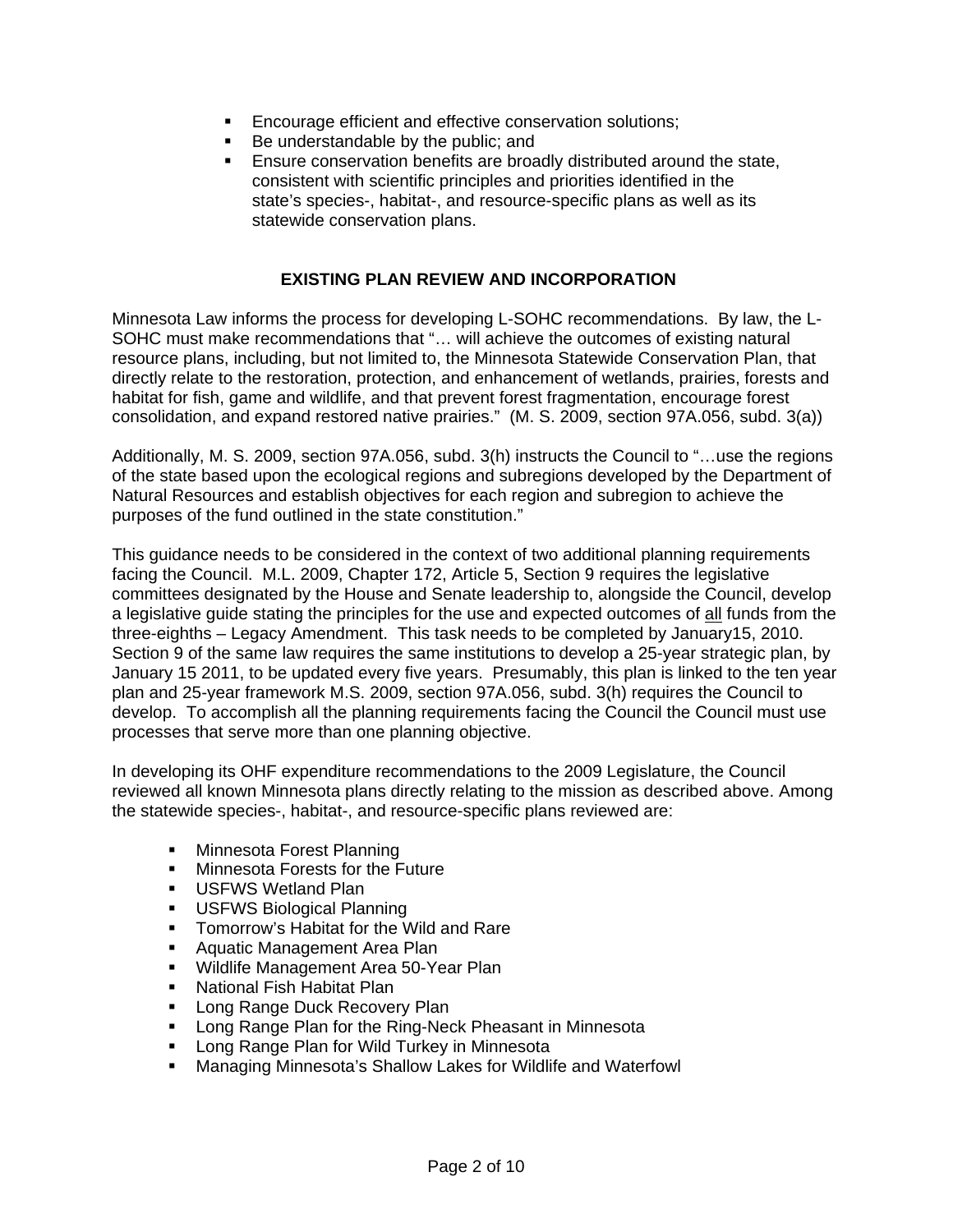Recommendations from these plans, other plans such as the Scientific and Natural Area Plan, and experts in conservation in Minnesota were synthesized into two statewide, comprehensive conservation plans also reviewed by the Council:

- **The Minnesota Statewide Conservation and Preservation Plan; and**
- A Fifty-Year Vision: Conservation for Minnesota's Future.

These two comprehensive synthesizing plans will jointly form the basis of the L-SOHC's planning and recommendation framework for its recommendations to the 2010 Minnesota Legislature. The process of joining these two plans is outlined below.

#### **The Minnesota Statewide Conservation and Preservation Plan and the Outdoor Heritage Fund**

According to the authors, the Minnesota Statewide Comprehensive Conservation and Preservation Plan identifies thirteen actions addressing the Outdoor Heritage Fund's mission of restoring, protecting, and enhancing wetlands, prairies, forests and habitat for fish, game and wildlife, and preventing forest fragmentation, encouraging forest consolidation, and expanding restored native prairies. These actions arise in three issue areas: habitat, land use and energy. (Jean Coleman before the Council on January 12, 2009)

**Habitat Action** 

| <b>Habitat Action</b> |                                                             |           |  |
|-----------------------|-------------------------------------------------------------|-----------|--|
| Act. Num.             | <b>Action</b>                                               | Page      |  |
| H <sub>1</sub>        | Protect priority land habitats                              | pp. 63-67 |  |
| H <sub>2</sub>        | Protect critical shorelands of streams and lakes            | pp. 67-74 |  |
| H 4                   | Restore and protect shallow lakes                           | pp. 78-79 |  |
| H <sub>5</sub>        | Restore land, wetlands, and wetland-associated watersheds   | pp. 80-81 |  |
| H 6                   | Protect and restore critical in-water habitats of lakes and |           |  |
|                       | streams                                                     | pp. 81-84 |  |
| H 7                   | Keep water on the landscape                                 | pp. 84-87 |  |
| H 13                  | Habitat and landscape conservation and training programs    |           |  |
|                       | for all citizens                                            | pp. 94-96 |  |

#### **Land Use Action**

| Act. Num.       | <b>Action</b>                                            | Page        |
|-----------------|----------------------------------------------------------|-------------|
| LU 2            | Support local and regional conservation based community  |             |
|                 | planning                                                 | pp. 104-108 |
| LU <sub>4</sub> | As much as possible, transition renewable fuel feedstock |             |
|                 | to perennial crops                                       | pp. 119-122 |
| LU6             | Reduce upland and gully erosion through soil             |             |
|                 | conservation practices                                   | pp.124-127  |
| LU8             | Protect large blocks of forested land                    | pp. 130-131 |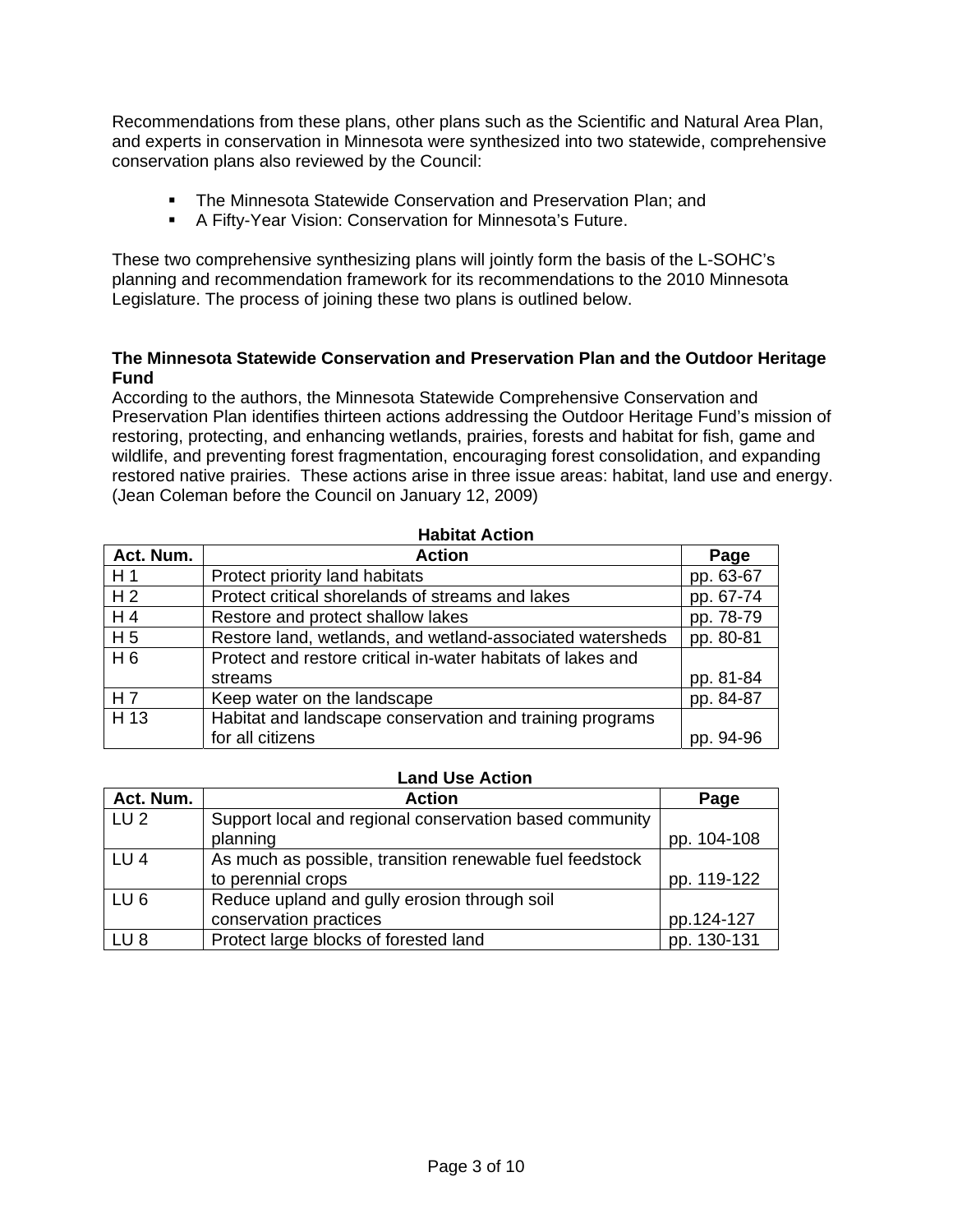### **Energy Action**

| Act.           |                                                                                                                                                                    |             |
|----------------|--------------------------------------------------------------------------------------------------------------------------------------------------------------------|-------------|
| Num.           | <b>Action</b>                                                                                                                                                      | Page        |
| E 2            | Invest in farm and forest preservation efforts to prevent<br>fragmentation due to development - guided by productivity<br>and environmental vulnerability research | pp. 184-185 |
| E <sub>4</sub> | Develop policies and incentives to encourage perennial<br>crop production projects on a landscape scale                                                            | pp. 187-188 |

These actions will form the L-SOHC planning framework.

### **A Fifty-Year Vision: Conservation for Minnesota's Future**

This plan resulted from efforts by a coalition of citizens and organizations, brought together by the Campaign for Conservation and committed to developing long term conservation strategies, and funding sources, and policies that will ensure the preservation of Minnesota's resources for future generations. It was the result of a three-step process:

- 1. Defined 14 regions for the Fifty-Year Vision, based on the Ecological Classification System (ECS) devised by the Minnesota Department of Natural Resources.
- 2. Reviewed over 50 statewide plans and countless regional plans in developing the Vision.
- 3. Engaged regional teams of conservation experts to review the key findings and goals from existing plans. Thirty-five regional meetings were conducted and over 300 participants provided advice and formed regional visions.

Therefore, the Vision represents a synthesis of the conclusions of the statewide and regional plans and the views of scientific and administrative experts in the field of conservation in Minnesota. These experts represent the gamut of conservation interests and conservation delivery systems.

The 50-Year Vision and long-term habitat and conservation goals were allocated among these 14 regions:

Red River Valley Glacial Lake Agassiz Beach Ridges Aspen Parklands Minnesota River Prairie Prairie Coteau Deciduous Transition Southeast Blufflands Hardwood Hills Northern Lakes Superior Uplands Arrowhead Peatlands North Shore Twin Cities Metropolitan Area

Typical findings for a region include concrete habitat goals recommended to be achieved over the 50-year planning horizon. For example, the findings for Minnesota River Prairie that fit within the guidance of the Minnesota Statewide Conservation and Preservation Plan are: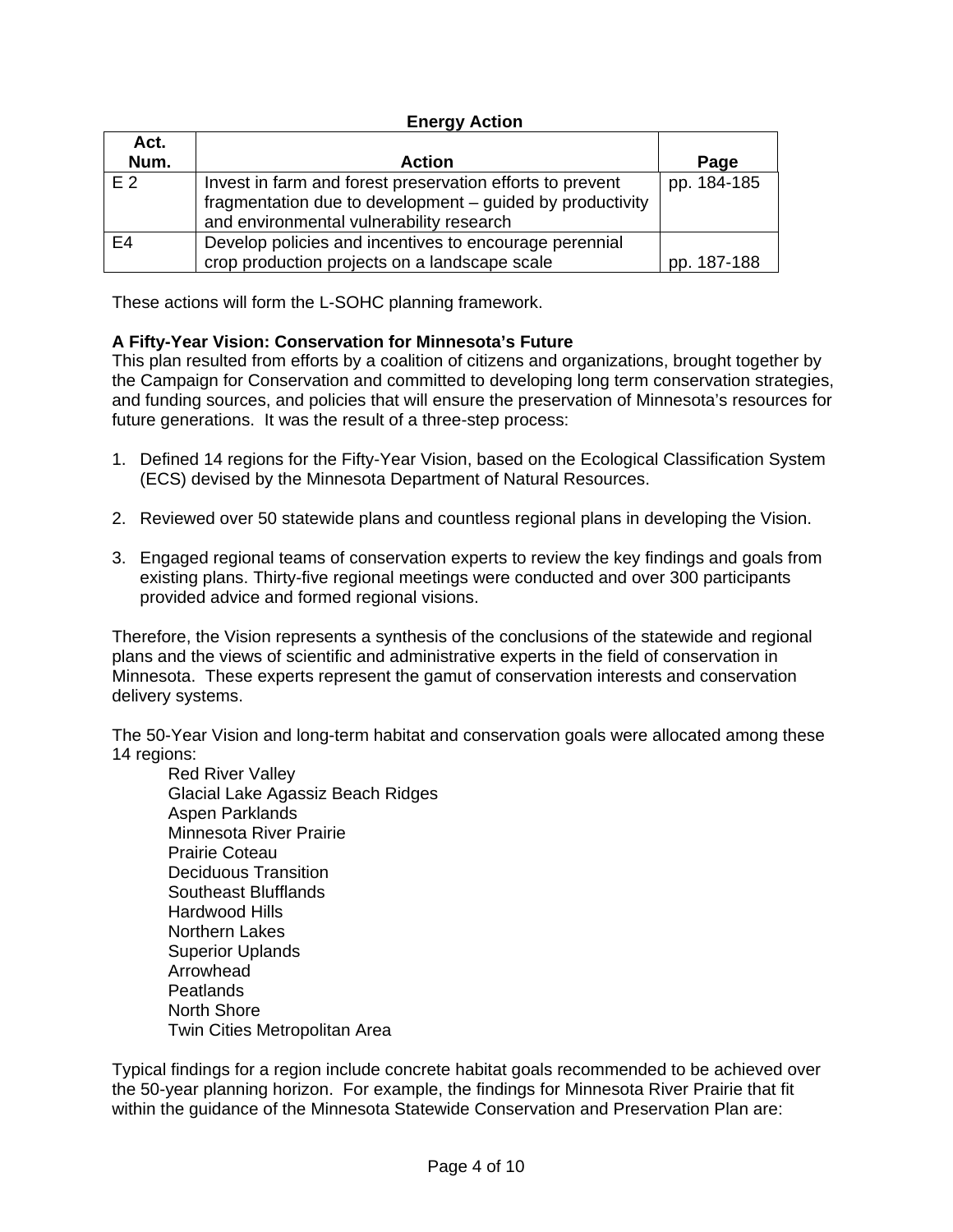- Restore and protect 583,000 acres of as called for in the Pheasant Plan
- Restore and protect 656,000 acres called for in the Duck Plan.
- Acquire additional 189,410 acres of WMA lands called for in WMA plan.

These concrete habitat goals from all fourteen of the Vision's regions will be the basis for the L-SOHC habitat targets.

### **PLANNING AND RECOMMENDATION PROCESS OVERVIEW**

The cross-functional flow chart (FIGURE 2) on the page 7 describes how the two statewide conservation plans and the species/habitat/resource specific plans will be integrated into the L-SOHC's strategic plan guiding the FY 2011 recommendations of the Council. Following the flow chart is a brief discussion of the major process points leading up to the development of the Call for Requests.

### **The Regions**

Minnesota Law requires the Council to plan using Minnesota Department of Natural Resources approved ecological sections and subsections. The Minnesota Department of Natural Resources ecological section framework divides the state into ten ecological sections. Due to time, logistics, resources, and the nature of conservation delivery systems, for the plan and plan-based recommendations to the 2010 legislature, the L-SOHC will combine the ten Ecological Sections into five Outdoor Heritage Council Geo-Eco Planning Sections as follows:

- **Northern Forest** (Southern, Western and Northern Superior Uplands, No. Minnesota and Ontario Peatlands, and No. Minnesota Drift and Lake Plains sections)
- **Forest/Prairie Transition** (Lake Agassiz, Aspen Parklands, and Minnesota and NE Iowa Morainal Sections)
- **Southeast Forest** (Paleozoic Plateau sections)
- **Prairie** (Red River Valley and North Central Glaciated Plains sections)
- **Metropolitan Urbanizing Area** (That portion of the Minnesota and NE Iowa Morainal section within the counties centered on Hennepin County plus the portions in the tier of counties to the north and west)

See FIGURE 1 below, on page 6.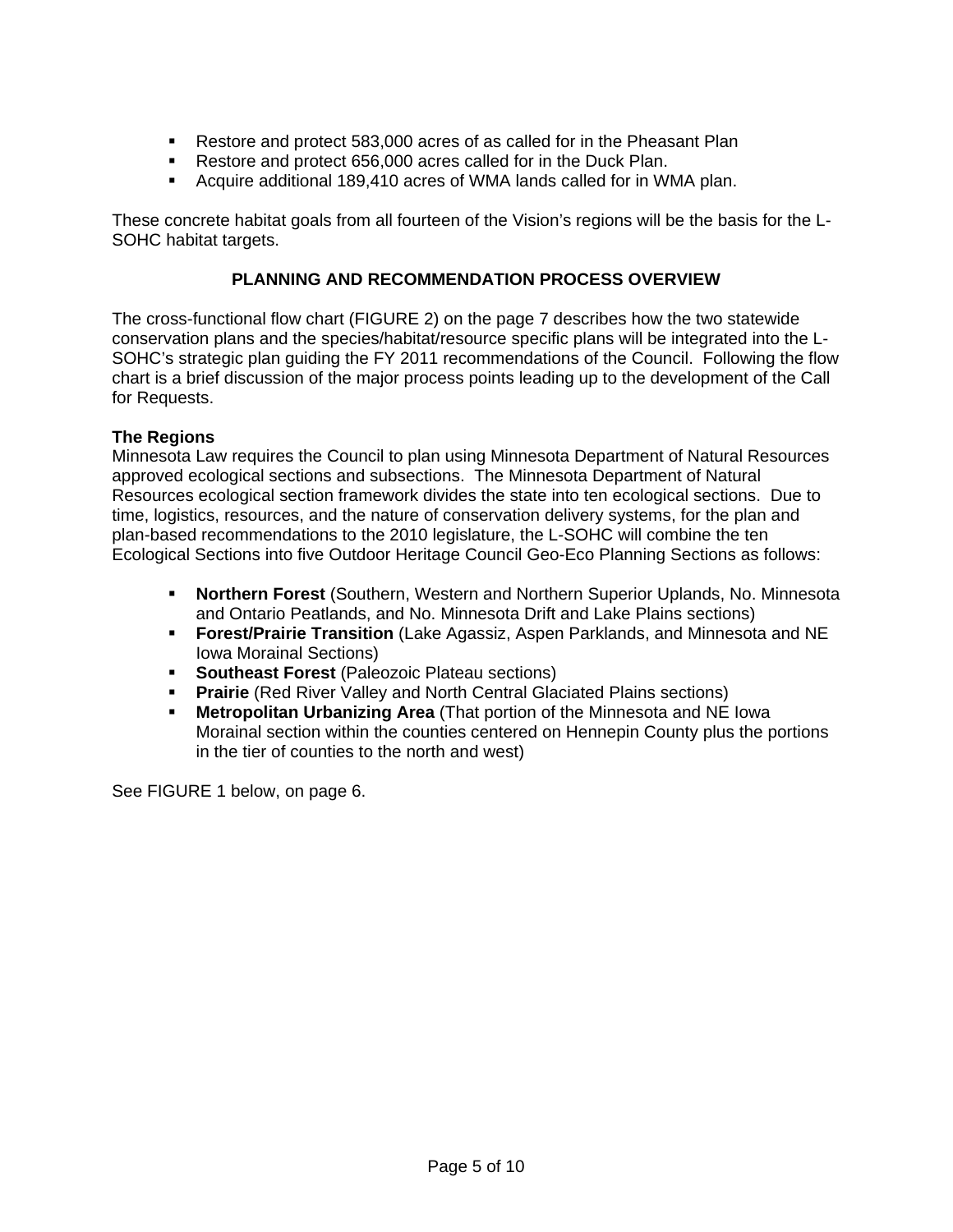# **L-SOHC PLANNING SECTIONS**



Within each Geo-Eco Planning Section the L-SOHC will undertake a three step planning process that will direct requests for funding and the subsequent development of recommendations for expenditures from the OHF.

### **The Planning Process**

### **Step One – Planning Section Framework**

First the L-SOHC will take the ten Minnesota Statewide Conservation and Preservation Plan actions relevant to the OHF and prioritize them, based on urgency and need, for each L-SOHC Geo-Eco Planning section. Those prioritized actions will be reviewed, amended and revised in a public meeting in each L-SOHC Planning Section. Neutral facilitators hired by the L-SOHC will facilitate review, amendment, revision and consensus development on L-SOHC Planning Section priorities. The general public working alongside conservation experts will develop input and consensus on these priority actions.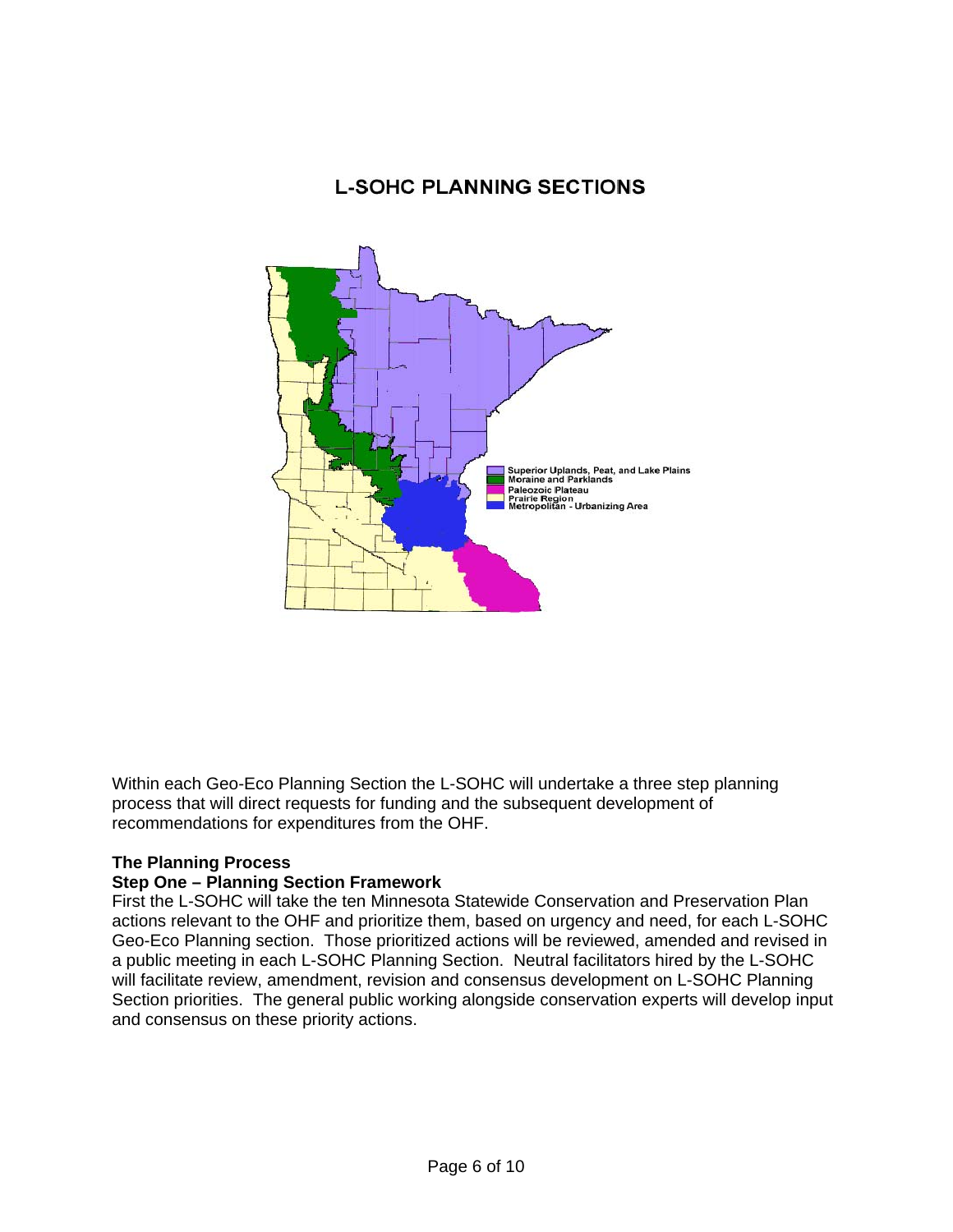#### **FIGURE 2: PROCESS FOR DEVELOPING 2010's FRAMEWORK PLAN AND PRIORITY GOALS AND OBJECTIVES**

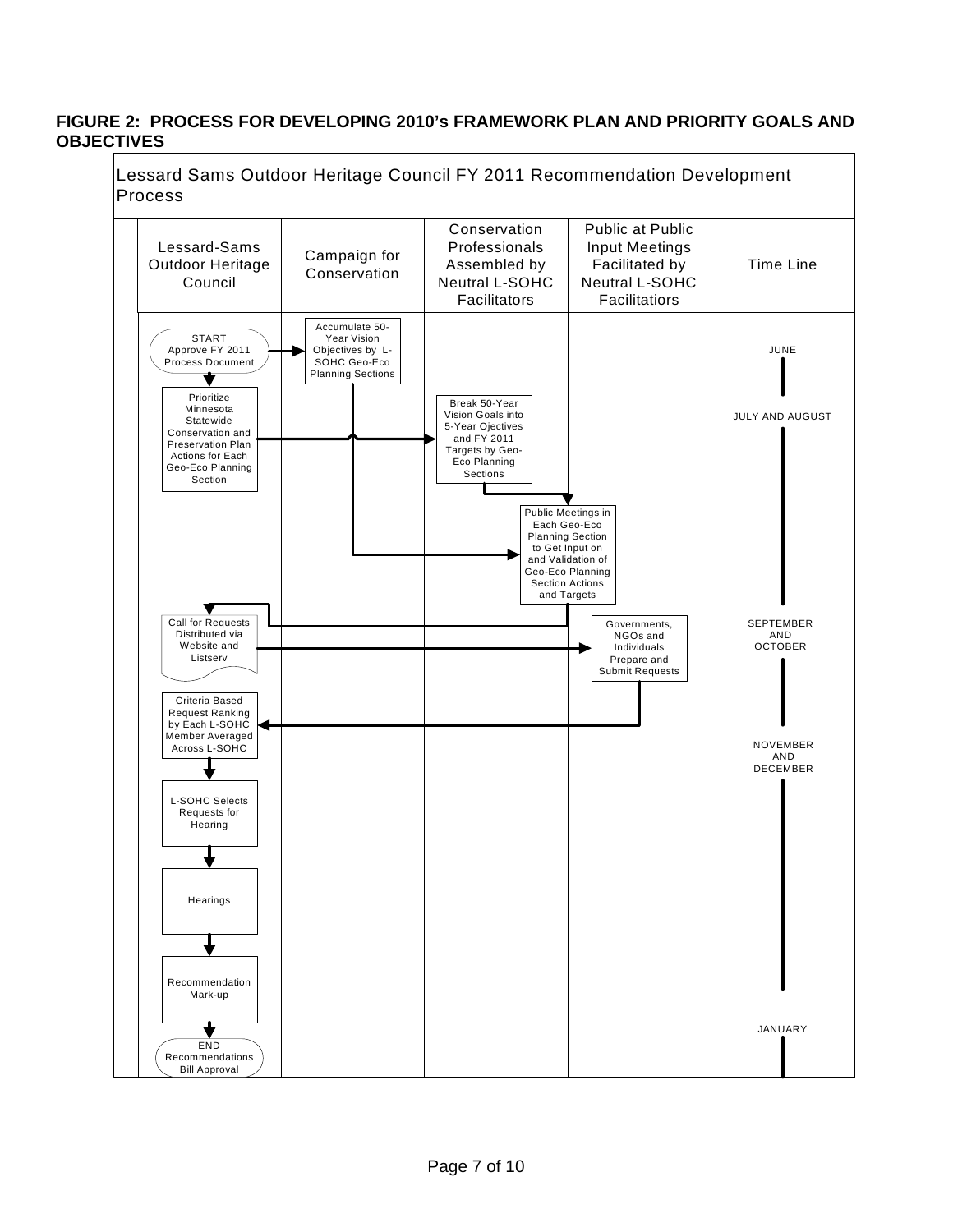### **Step Two – Planning Section Targets**

Secondly and simultaneous with the review and prioritization of the Minnesota Statewide Conservation and Preservation Plan actions pertinent to the mission of the OHF, the L-SOHC will ask the authors of the Fifty-Year Vision: Conservation for Minnesota's Future to accumulate, by each L-SOHC Planning Section, the 50-year goals for restoration, protection, and enhancement of prairies, forests, and wetlands. This will become the basis for L-SOHC strategic habitat and conservation targets.

The accumulated goals will be reviewed and validated to be results of species or habitat plans, and based in science and using best practices. Conservation professionals assembled and facilitated by the same neutral facilitators handling the public meetings will do this review and validation. Once the conservation professionals complete review and validation of the 50 year goals, the professionals will break the goals into 5 year objectives. Those five year objectives will be divided into annual habitat and conservation targets by the conservation professionals.

# **Step Three – Finalization of Framework and Targets**

The Minnesota Statewide Conservation and Preservation Plan actions and the five year objectives and habitat and conservation targets of the L-SOHC and natural resource professionals will be taken to one public meeting per L-SOHC Planning Section. There, the public and the conservation professionals will take the actions and targets through a final round of review and amendment and reach consensus on actions and targets for each region.

# **CALL FOR REQUESTS AND FORMING COUNCIL RECOMMENDATIONS**

The L-SOHC will prepare and publish a call for requests based on the consensus habitat/conservation targets and priority actions necessary to meet these targets. The public will be made aware of the Call via the L-SOHC Website, the L\_SOHC Listserv, and the press. This call will limit requests to those addressing priority actions and targets developed above. It will carry these screening criteria.

The L-SOHC will only consider funding requests that:

- are consistent with the uses of the OHF as specified in Article XI of the Minnesota Constitution and Minnesota Statutes 97A.056,
- show the ability to produce significant, measurable, and enduring resource and/or habitat outcomes.
- clearly identify specific resource and/or habitat outcomes, performance measures, and a plan for measuring, evaluating and publicly reporting these outcomes over time.
- **F** reflect the best available science regarding resource and/or habitat enhancement, restoration, and protection.
- **•** where possible and appropriate use native plant material.
- **F** restore or enhance resources only on property under permanent protection of fee ownership or conservation easement.
- have a plan to sustain the resource and/or habitat outcomes specified, including a plan to finance the necessary activities.
- **EXEDENT** identify funding necessary to fully implement the project/programs(s).
- **IDED** limit the state's exposure for additional funding for the project.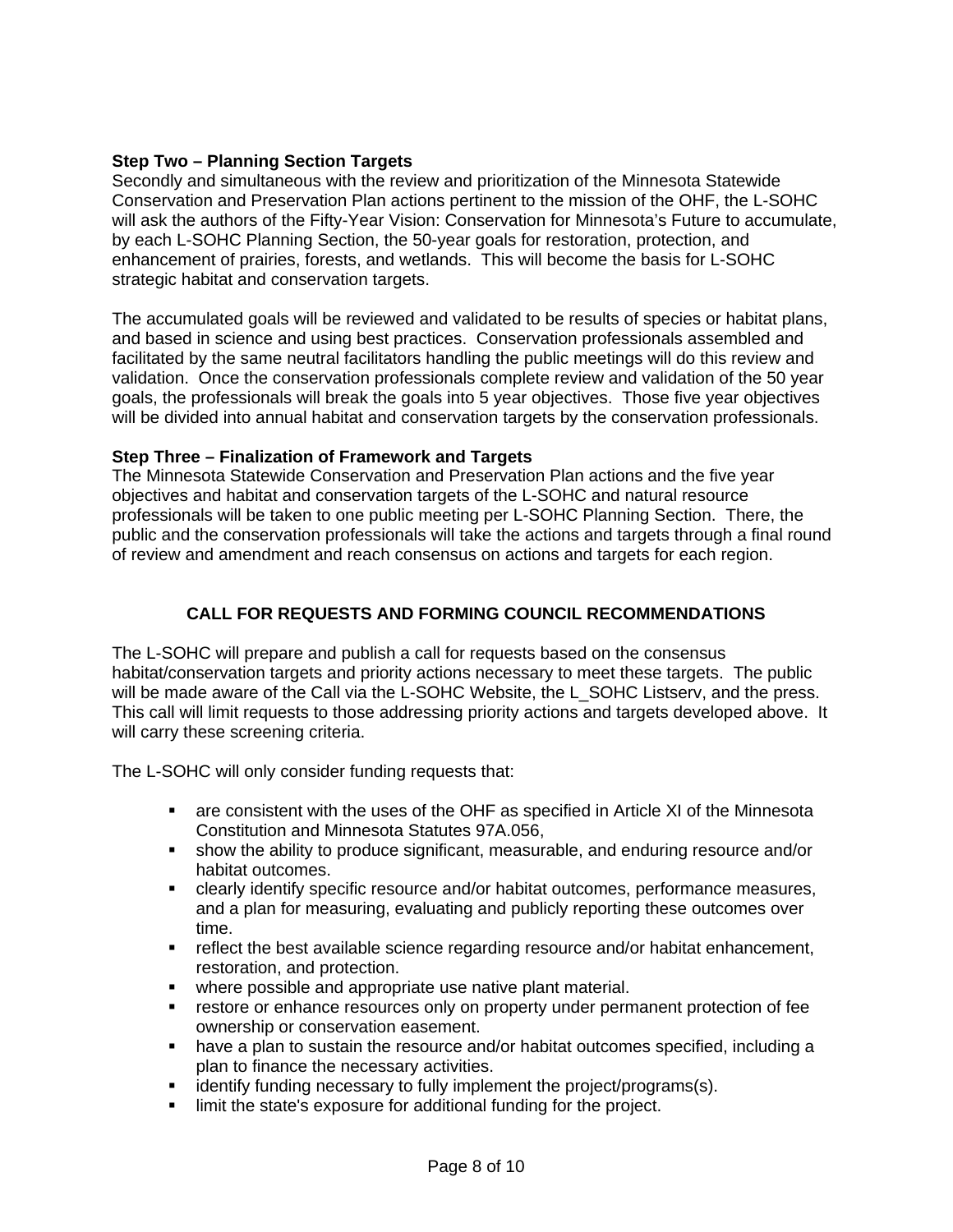- have a process for ensuring transparency and accessibility in all stages of project/program implementation.
- seek funding to supplement (not replace) customary or usual funding sources.
- only acquire permanent easements, if proposing less than fee simple acquisition in real property.
- ensure that land acquired by fee with money from the OHF is open to the public taking of fish and game during the open season unless otherwise provided by law.
- commit to erect and maintain signage, to a standard to be adopted by the L-SOHC, crediting the OHF with support for protected, restored, or improved sites.
- commit to replace OHF protected resources converted to a use other than that intended in the OHF appropriation on a ten replacement acres for one converted acre basis.
- **EXED agree to not transfer the public interest in OHF fee and/or easement protected land** without the written approval.
- are proposed by established land acquisition programs, if the request is to acquire fee simple title or a permanent conservation easement of real property.
- Are proposed by established land acquisition programs that use explicit criteria for evaluating the parcel's habitat potential, if the request is to acquire an interest in real property
- **Propose restoration or enhancement exclusively on land permanently protected by** conservation easement or public ownership.

The call will also contain these screening criteria to be met by requesting organizations. In developing its recommendations to the Legislature for expenditures from the OHF, the L-SOHC will only consider requests from organization(s) that:

- have a record of successful management and implementation of project/program(s) similar in scale, scope, and complexity to the project/program(s) being requested.
- have demonstrated the ability to identify and establish the financial and managerial controls needed to successfully and fully implement the proposed project/program.
- **Have an up-to-date external financial audit with no serious negative findings.**

Finally, in addition to the action items and targets from statewide conservation plans developed in the L-SOHC's planning process, the L-SOHC will give priority consideration to requests that:

- call for funding ongoing programs addressing actions and targets of one or more of the L-SOHC Planning Section or the state as a whole.
- **PEDECITE:** produce multiple conservation benefits.
- **PEDRITE:** produce conservation benefits across a large geographic area.
- **EXEDED FIGHTS 2018** are collaboratively developed by multiple stakeholders and interests.
- **EXT** are able to leverage funds to supplement any OHF appropriation
- **EXEDENT** identify the status of public access in the case of easement acquisition.
- address one-time conservation opportunities that will be lost if not immediately funded.
- **are not eligible for the Outdoor Heritage Fund.**
- **F** restore and/or enhance habitat on existing state-owned Wildlife or Aquatic Management Areas.

These criteria will be used by L-SOHC members to rank proposals. This will be a numeric ranking averaged across all members and available to use as a basis for bringing request managers in to present and stand for questions.